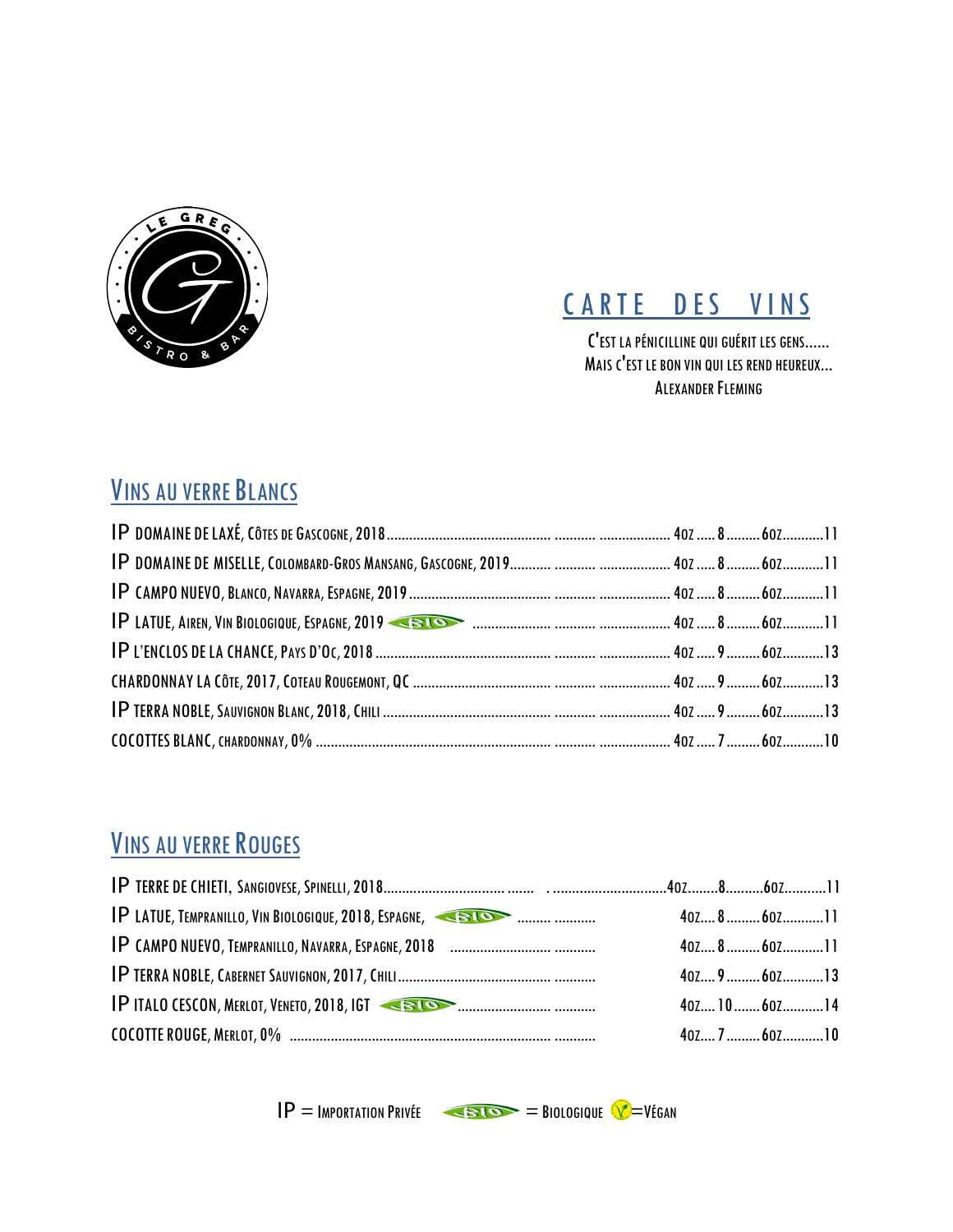

## VIN BLANC

#### NOUVEAU MONDE

| <b>IP TERRA NOBLE, SAUVIGNON BLANC, 2018, CHILI</b>   | 45  |
|-------------------------------------------------------|-----|
| <b>CHARDONNAY LA CÔTE, 2017, COTEAU ROUGEMONT, QC</b> | 50. |
| <b>IP HAYE'S RANCH, CHARDONNAY, CALIFORNIA, 2016</b>  |     |

#### **FRANCE**

| <b>IP DOMAINE DE LAXÉ, CÔTES DE GASCOGNE, 2018</b>                                                       | 45  |
|----------------------------------------------------------------------------------------------------------|-----|
| <b>IP DOMAINE DE MISELLE, COLOMBARD-GROS MANSANG, GASCOGNE, 2019</b>                                     | 50  |
| <b>IP L'ENCLOS DE LA CHANCE, PAYS D'OC, 2018</b>                                                         | 50  |
| IP BESTHEIM, RIESLING CLASSIC, ALSACE, AAC, 2017                                                         | 55  |
| <b>IP COTES D'AUXERRE, BOURGOGNE, BAILLY LAPIERRE, ABC, 2016</b>                                         | 55  |
| IP LE "SECSI" 2017, AOC, ALSACE, JEAN-BAPTISTE ADAM, AMMERSCHWIHR HAUT-RHIN                              | 55  |
| <b>IP CHÂTEAU DE L'HOSPITAL, GRAVES, 2015, GRAND VIN DE BORDEAUX</b><br><b>CRIOT</b>                     | 65  |
| $IP$ L'AUXERROIS, VIEILLES VIGNES, 2017, AOC, ALSACE, JEAN-BAPTISTE ADAM, BIODYNAMIE (VIGNES DE +50 ANS) | 70  |
| <b>IP CHABLIS GRAND CRU, VAUDESIR, LOUIS MERLE, AGCC, 2018</b>                                           | 160 |

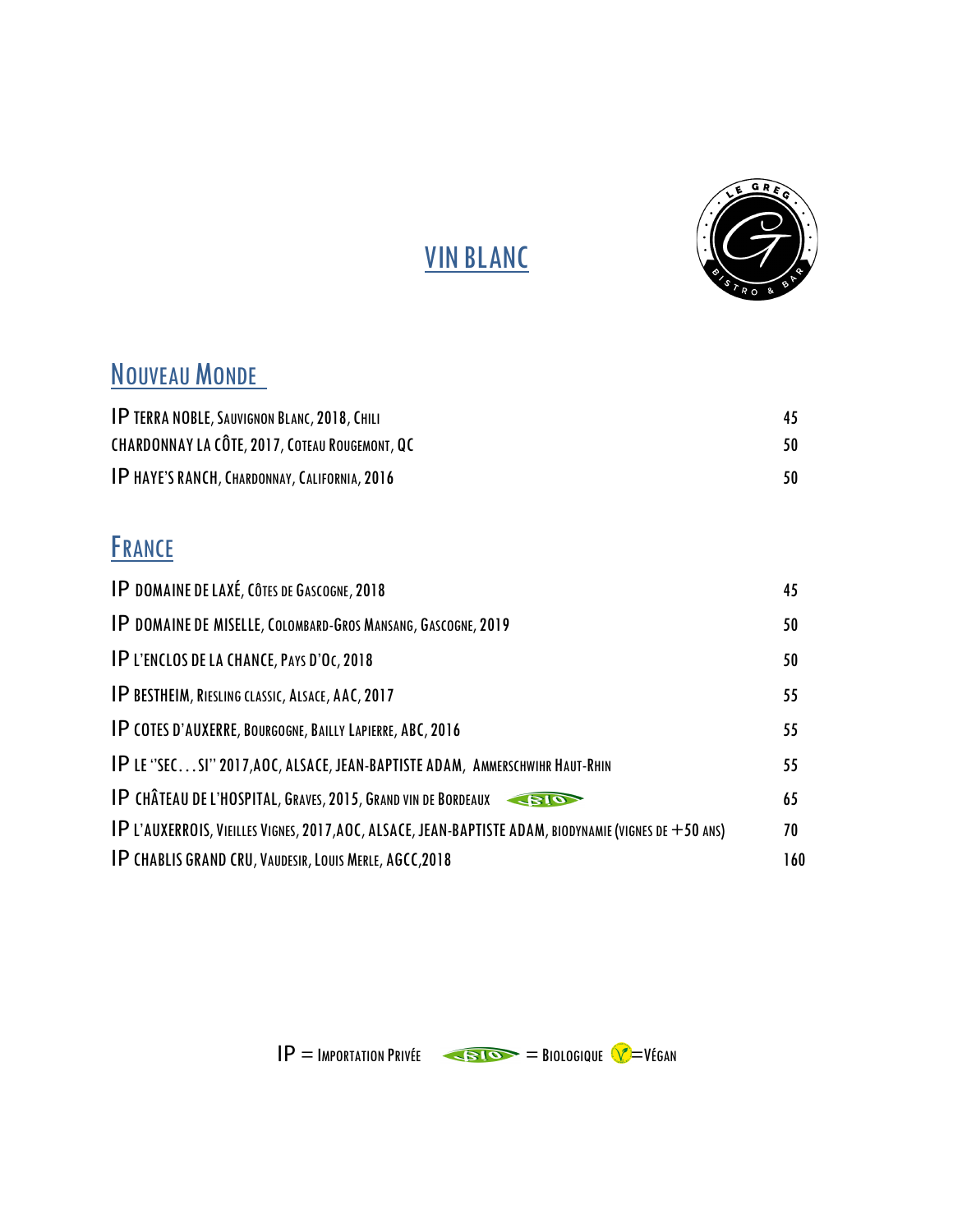## VINS BLANCS (SUITE)

#### **EUROPE**

 $IP =$ IMPORTATION PRIVÉE  $\leftarrow$ BIO $\rightarrow$  BIOLOGIQUE  $\sqrt{\rightarrow}$ VÉGAN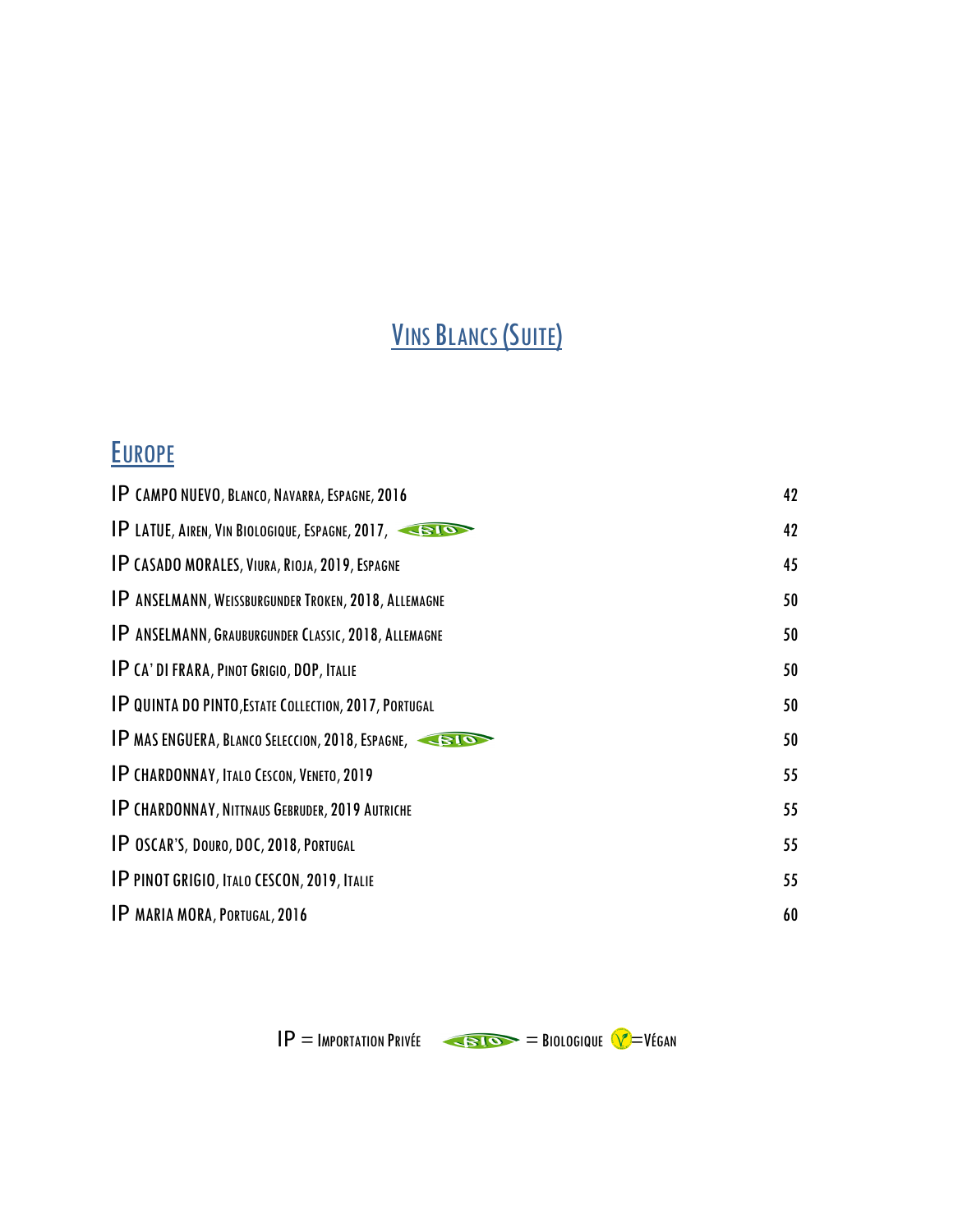

## VINS ROUGES

## **FRANCE**

| IP ADAM, PINOT NOIR, TRADITION, ALSACE, 2019                                         | 50  |
|--------------------------------------------------------------------------------------|-----|
|                                                                                      |     |
| <b>IP LA DAME DE L'HOSPITAL, GRAVES, GRAND VIN DE BORDEAUX, 2017</b>                 | 55  |
| <b>IP CHÂTEAU LAULERIE, BERGERAC RÉSERVE, 2016</b>                                   | 60  |
| IP MORGON, LES CHARMES, DOMAINE DE BEL-AIR, 2016                                     | 60  |
| <b>IP DOMAINE DU SÉMINAIRE, COTE DU RHONE, 2018, ESTON</b>                           | 62  |
| <b>IP CHÂTEAU DE L'HOSPITAL, GRAVES, 2017, GRAND VIN DE BORDEAUX</b><br><b>SIO</b>   | 65  |
| <b>IP TOUR DE TERRE, CAHORS, MALBEC, DOMAINE DU PRINCE, 2016</b>                     | 70  |
| <b>IP TERRISSIMO, BEAUME DE VENISE, ABDVP, GIGONDAS, 2015</b>                        | 70  |
| <b>IP PASCAL BOUCHARD, BOURGOGNE PINOT NOIR, ABC, 2016, VIN BIO</b>                  | 70  |
| <b>IP CHÂTEAU LAUR, CAHORS, MALBEC, CUVÉE PRESTIGE, 2010</b>                         | 75  |
| IP MOULIN A VENT' LOUIS MERLE, CHABLIS, 2019                                         | 75  |
| IP CUVÉE HECTOR & JULIETTE, CORBIÈRES, AOP, 2017,                                    |     |
| 85                                                                                   |     |
| <b>IP CHÂTEAU TOURNEBRISE, LALANDE-DE-POMEROL, 2014</b>                              | 95  |
| <b>IP CHÂTEAU HOURTIN-DUCASSE, HAUT MÉDOC, GRAND VIN DE BORDEAUX, 2016</b>           | 95  |
| <b>IP L'ENVOL DU PRINCE, CAHORS, MALBEC, DOMAINE DU PRINCE, (CUVES 15 MOIS) 2016</b> | 125 |
| <b>IP GEVREY CHAMBERTIN, LOUIS MERLE, GRAND VIN, 2014</b>                            | 125 |
| <b>IP ALOXE-CORTON, LOUIS MERLE, GRAND VIN, 2019</b>                                 | 125 |
|                                                                                      |     |

## NOUVEAU MONDE

| <b>IP TERRA NOBLE, CABERNET SAUVIGNON, 2017, CHILI</b>               | 45  |
|----------------------------------------------------------------------|-----|
| IP HAYE'S RANCH, CABERNET SAUVIGNON, CALIFORNIA, 2016                | 50  |
| LE GRAND COTEAU, ROUGE, 2016, COTEAU ROUGEMONT, QC                   | 60  |
| IP TERRA NOBLE, CARIGNAN, GRAN RESERVA, 2016, CHILI                  | 65  |
| LES PÉTALES D'OSOYOSS, OKANAGAN VALLEY, CANADA                       | 70. |
| IP CRÉATION, RESERVE PINOT NOIR, JC & C MARTIN, 2019, AFRIQUE DU SUD | 100 |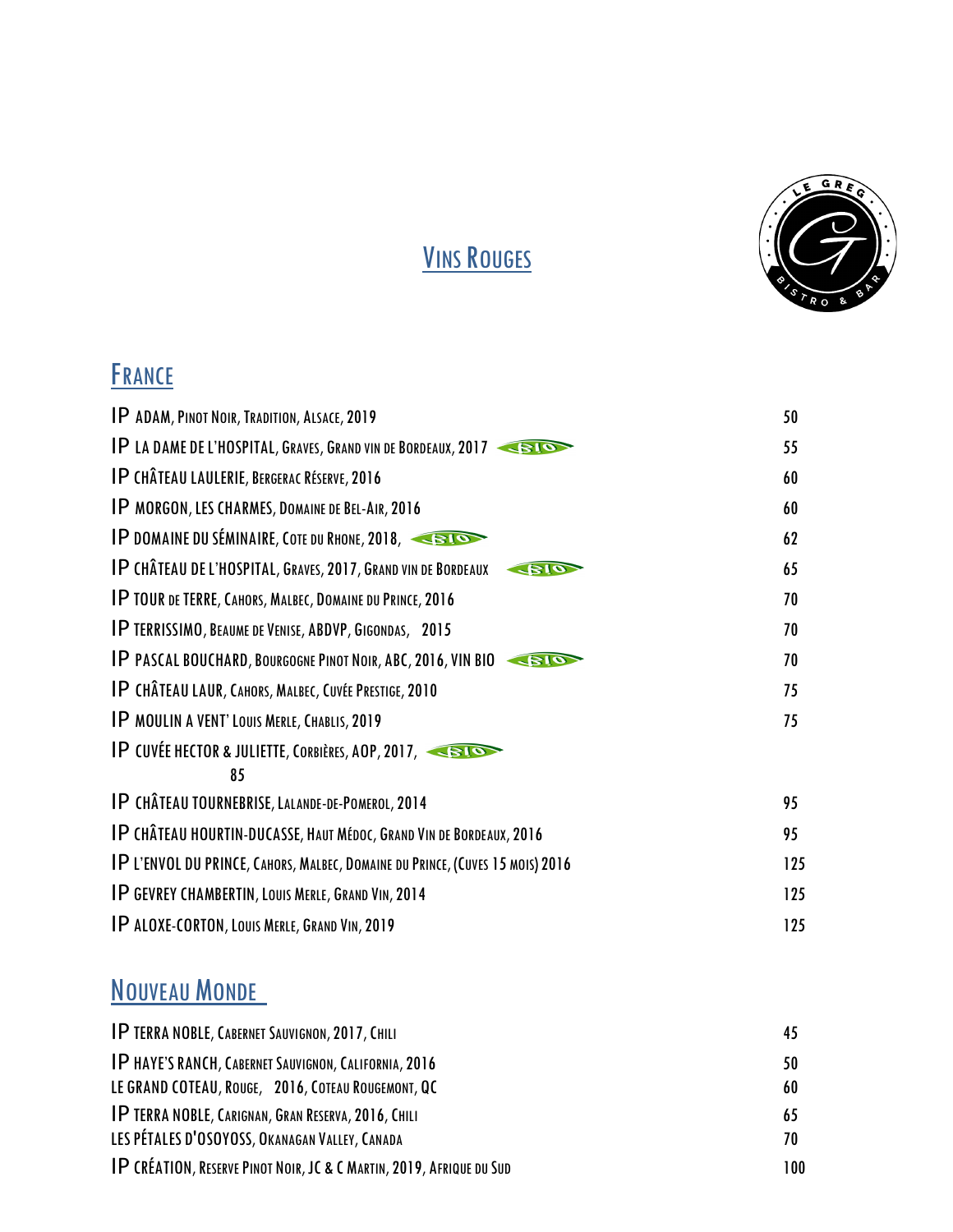



## VINS ROUGES (SUITE)

#### **ITALIE**

| <b>IP ITALO CESCON, PINOT NOIR, VENETO, 2017, IGT</b>                | 55  |
|----------------------------------------------------------------------|-----|
| <b>IP ITALO CESCON, MERLOT, VENETO, 2018, IGT ASTOR</b>              | 55  |
| <b>IP ITALO CESCON, VALPOLICELLA RIPASSO, MEZZOPIANO, 2017, DOC</b>  | 60  |
| IP MUSELLA, VALPOLICELLA SUPERIORE, 2017, DOC,                       | 60  |
| <b>IP COPPIERE, CHIANTI CLASSICO, RISERVA, TOSCANA, DOCG, 2016</b>   | 60  |
| <b>IP CELLI, BRON &amp; RUSEVAL, SANGIOVESE-CABERNET, IGT, 2015</b>  | 67  |
| <b>IP GAVIUS, MONFERRATO ROSSO, DOC, 2017</b>                        | 75  |
| IP MAURLEO, TOSCANA, SANGIOVESE ET MALVASIA NERA, 2016,              |     |
| 75                                                                   |     |
| IP SOLÈR, DE STEFANI, IGT, 2018                                      | 80  |
| IP EGIDIO, BARBARA D'ALBA, BOSIO, 2015                               | 80  |
| IP AMARONE, MUSELA, DELLA VALPOLICELLA, 2012, DOCG                   | 115 |
| <b>IP RABIA PIAVE, ITALO CESCON, RABOSO RISERVA, 2011 DOC SERIOR</b> | 125 |
| <b>IP RABOSO, DE STEFANI, PIAVE, DOC, 2010, VIGNETO TERRE NOBILI</b> | 130 |
| <b>IP AMARONE, BAILO, DE STEPHANIE, 2016</b>                         | 150 |
| <b>IP BAROLO' RISERVA, DOCG, CASETTA, CASA VINICOLA, 1999</b>        | 300 |
|                                                                      |     |

#### ESPAGNE, PORTUGAL

| <b>IP CAMPO NUEVO, TEMPRANILLO, NAVARRA, ESPAGNE, 2016</b>    | 42 |
|---------------------------------------------------------------|----|
| <b>IP LATUE, TEMPRANILLO, VIN BIOLOGIQUE, 2016</b>            | 42 |
| IP EL CORAL, DOMINIC DE LA VÉGA, 6 MOIS BARILS, 2017. ESPAGNE | 55 |
| IP OSCAR'S QUEVEDO, DOURO, DOC, 2017, PORTUGAL                | 55 |
| IP CLAUDIA'S QUEVEDO, RESERVE, DOURO, 2016, PORTUGAL          | 65 |
| <b>IP SENIOR DE SARRIA, CRIANZA, ESPAGNE, 2015</b>            | 70 |
| IP MARIA MORA, PORTUGAL, RÉSERVA, 2016                        | 80 |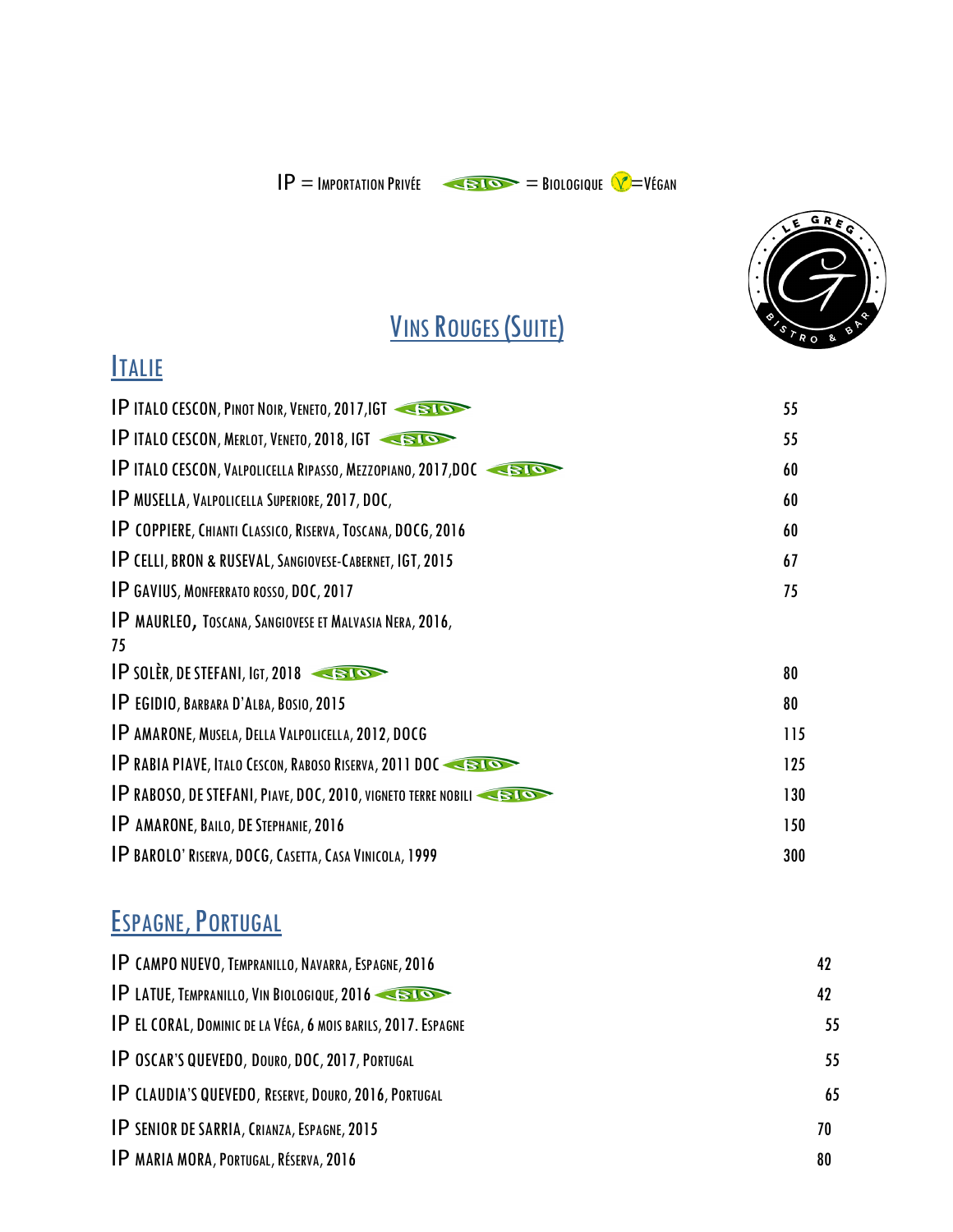| <b>IP MARAVIDES, 12 MESES, VINEDOS BALMORAL, 2017, ESPAGNE, (1000 MÈTRES D'ALTITUDE)</b> | 80  |
|------------------------------------------------------------------------------------------|-----|
| <b>IP SENIOR DE SARRIA, GRAN RÉSERVA, ESPAGNE, 2010</b>                                  | 85  |
| <b>IP CASADO MORALES, ANCIENT VINTAGE, 1987 ESPAGNE</b>                                  | 110 |

 $IP =$ IMPORTATION PRIVÉE  $=$ BIOLOGIQUE  $\sqrt{ }$ =VÉGAN



#### LES VINS DERRIÈRE LES FAGOTS

| OSOYOSS LAROSE, LE GRAND VIN, OKANAGAN VALLEY, 2014           | 105 |
|---------------------------------------------------------------|-----|
| TORRES MAS LA PLANA, ESPAGNE, CÔTE MÉDITERRANÉENNE, 2012      | 110 |
| LE SERRE NUOVE, DELL'ORNELLIA, 2016 ET 2017, DOC              | 150 |
| <b>IP CHÂTEAU DALEM, GRAND VIN DE BORDEAUX, FRONSAC, 1997</b> |     |
| 150                                                           |     |
| <b>IP CHÂTEAU DALEM, GRAND VIN DE BORDEAUX, FRONSAC, 2008</b> |     |
| 175                                                           |     |
| IP CHÂTEAU DALEM, GRAND VIN DE BORDEAUX, FRONSAC, 2009        |     |
| 200                                                           |     |
| CAYMUS, NAPA VALLEY, CABERNET SAUVIGNON 2017                  | 225 |
| <b>IP</b> VOSNE-ROMANÉE, DAVID DUBAN, 2013                    | 225 |

## **BULLES, CIDRE ET ROSÉ**

| HUNGARIA, MOUSSEUX, HONGRIE<br>42                                       |              |
|-------------------------------------------------------------------------|--------------|
| IP IDILICUM, CAVA BRUT, MÉTHODE CHAMPENOISE, ESPAGNE                    |              |
| 55                                                                      |              |
| IP CRÉMANT, BRUT "LES NATURES"AOC, CRÉMANT D'ALSACE, JEAN-BAPTISTE ADAM |              |
| 70                                                                      |              |
| <b>BULLES CIDRE, CIDRE MOUSSEUX BLANC, COTEAU ROUGEMONT, QC</b>         |              |
| 45                                                                      |              |
| <b>IP PIERRE ZÉRO, MOUSSEUX BLANC, 0%</b>                               | <b>200ML</b> |
| 12                                                                      |              |
| IP DOMAINE DE LAXÉ, CÔTES DE GASCOGNE, 2019, ROSÉ                       |              |
| 45 IP CHÂTEAU DE L'HOSPITAL, BORDEAUX, 2019, ROSÉ,                      |              |
| 45                                                                      |              |
| DOMAINE DU RIDGE BERTHELOT-PARADIS, ROSÉ, DUNHAM, QUÉBEC                |              |
| 72                                                                      |              |
| <b>CHAMPAGNE TRIBAUT SCHLOESSER, BRUT RÉSERVE, FRANCE</b>               |              |
| 95                                                                      |              |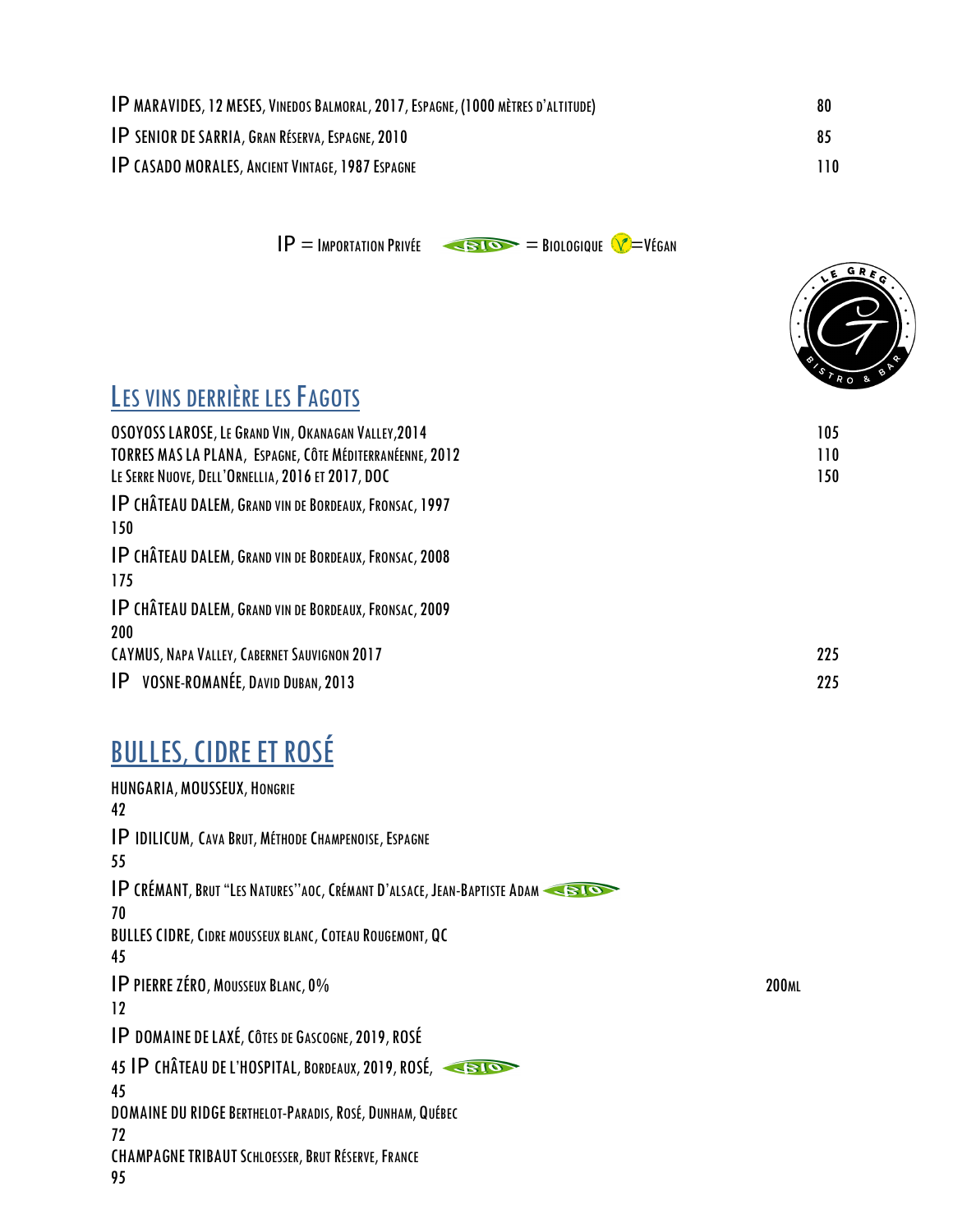IPCHAMPAGNEBONNAIRE, GRAND CRU BLANC DE BLANC,2011, FRANCE 125

#### VINS DU TERROIR

IP CHARDONNAYLA CÖTE,2017,COTEAU ROUGEMONT, QC 50 IP LE GRAND COTEAU,ROUGE,2016,COTEAU ROUGEMONT, QC 60 LIQUOREUX ET PORTO IPFRISSON D'AUTOMNE,VIN LIQUOREUX,VENDANGE TARDIVES,LA CACHE A MAXIME,SCOTT, QC.............. ........... ...........200ML.......36

#### VINS SANS ALCOOL





#### LES GRANDS FORMAT

#### **VINS ROUGES**

| <b>IP SOLÈR, DE STEFANI, IGT, 2015</b><br>(MAGNUM, 1.5 LITRE)                                   |     |
|-------------------------------------------------------------------------------------------------|-----|
| 150                                                                                             |     |
| IP MARIA MORA, PORTUGAL, RÉSERVA, 2013 (MAGNUM, 1.5 LITRE)                                      |     |
| 150                                                                                             |     |
| <b>IP RIBEIRO SANTO' RESRVA 2015, DOA, PORTUGAL</b><br>(MAGNUM, 1.5 LITRE)                      | 150 |
| <b>IP CHIANTI, PIETRO BECONCINI RISERVA, 2016 (MAGNUM, 1.5 LITRE)</b>                           | 175 |
| IP CASADO MORLES, EME, RIOJA ALAVESA, GRACIANO, ESPAGNE, 2014<br>(MAGNUM, 1.5 LITRE)            | 190 |
| <b>IP CASADO MORLES, VBCM, RIOJA ALAVESA, TEMPRANILLO, ESPAGNE, 2011</b><br>(MAGNUM, 1.5 LITRE) | 200 |
| IP ROERO, CASETTA, CAS VINICOLA, SUPERIORE, DOC, 1996, ITALIE,<br>(MAGNUM, 1.5 LITRE)           |     |
| 225                                                                                             |     |
| IP MAURLEO, TOSCANA, SANGIOVESE ET MALVASIA NERA, 2016, ITALIE<br>(JÉROBOAM, 3 LITRES)          | 280 |
| $IP$ solèr, de Stefani, Igt, 2015<br>(JÉROBOAM, 3 LITRES)                                       |     |
| 290                                                                                             |     |
| CENTINE, BANFI, IGT, TOSCANA 2017, ITALIE<br>(MATHUSALEM, 5 LITRES)                             | 250 |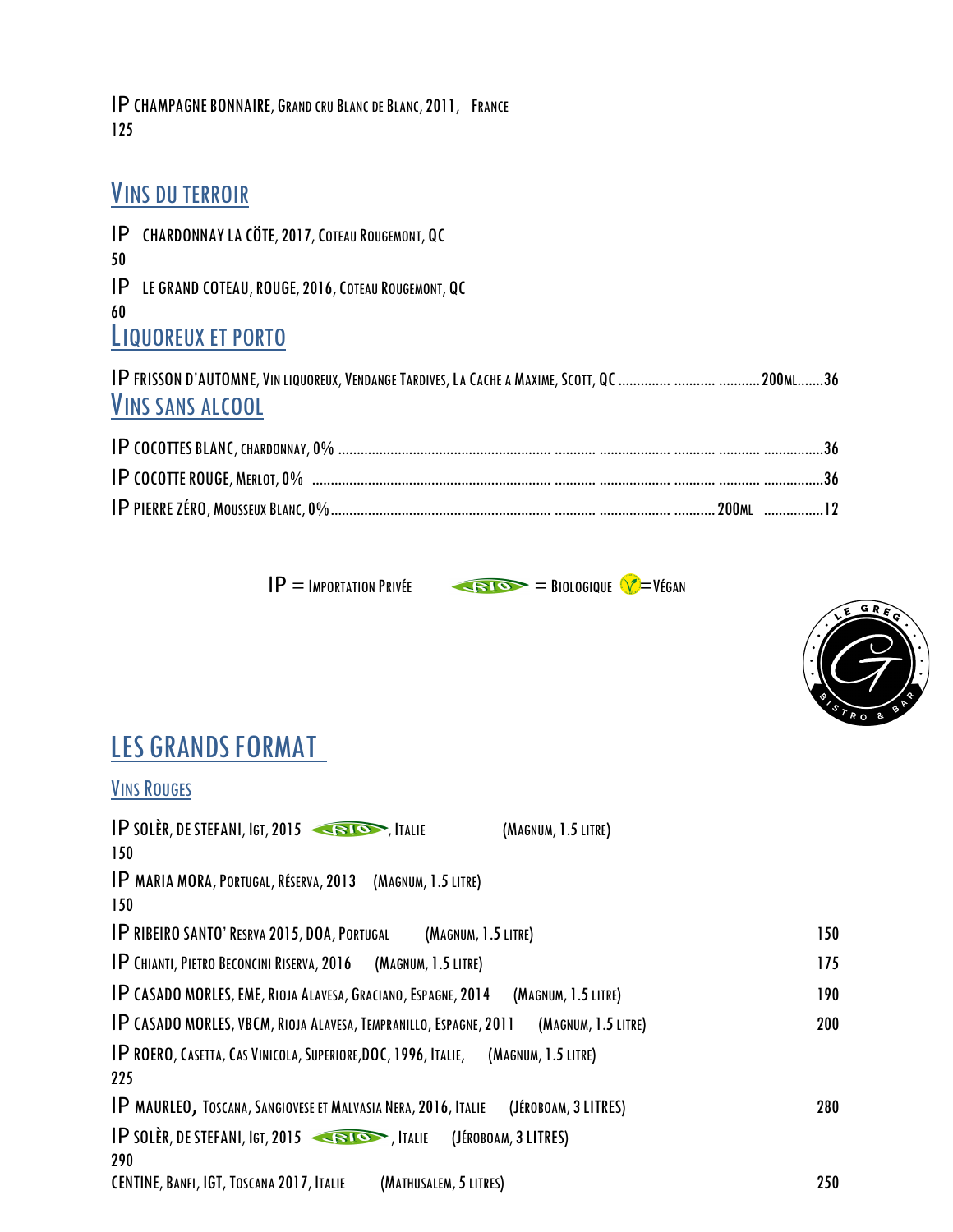IP VILLA DI VETRICE,CHIANTI RUFINA, DOCG,2015, ITALIE (MATHUSALEM,5LITRES) 400

IPSIMONSIG,REDHILL,PINOTAGE, AFRIQUE DU SUD,2016 (MATHUSALEM,5LITRES) 500 OSOYOSSLAROSE,LE GRAND VIN, OKANAGAN VALLEY,2012 (MATHUSALEM,5LITRES) 500

**VINS BLANCS** 

|     | IP MAS ENGURERA, BIO, VALENCIA, 2018,<br>(MAGNUM, 1.5 LITRE)                                           | 125 |
|-----|--------------------------------------------------------------------------------------------------------|-----|
|     | IP ADAM, GRAND CRU, KAEFFERKOPF, ALSACE, 2017,<br>(MAGNUM, 1.5 LITRE)                                  | 175 |
|     | <b>IP</b> ADAM, CREMANT D'ALSACE, BRUT, ÉMOTION,<br>(MAGNUM, 1.5 LITRE)                                | 175 |
| IP. | MADRE, ITALO CESCON, VENETO, MANZONI BIANCO, 2016, $\overline{\bullet}$<br>ITALIE, (MAGNUM, 1.5 LITRE) | 250 |

 $IP =$ IMPORTATION PRIVÉE  $\leftarrow$ BIO $\rightarrow$  BIOLOGIQUE  $VI = VI$ ÉGAN